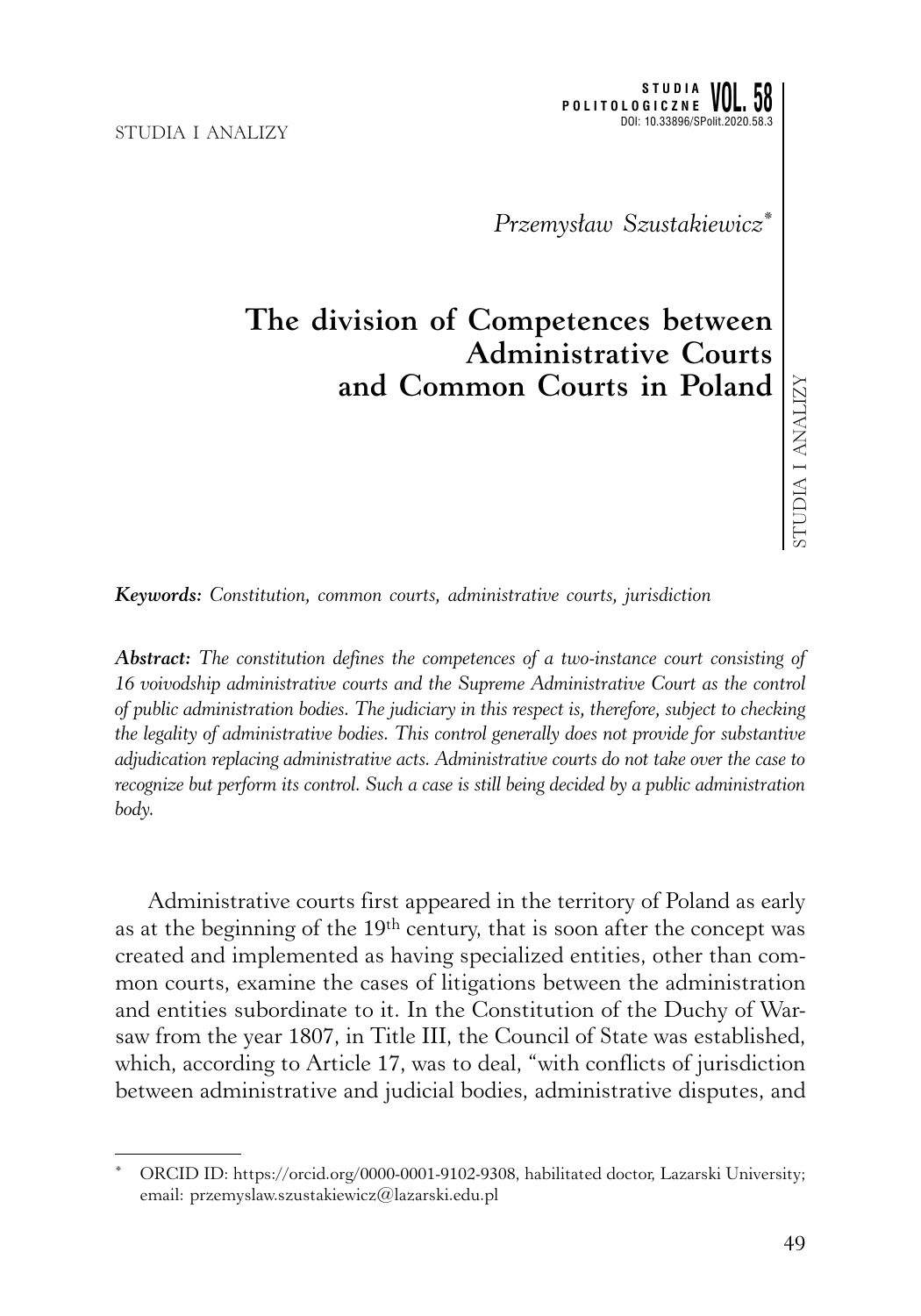the judgment of public administration officials"1. Therefore, the Council of State was an entity whose competence involved examining competence disputes between bodies of the public administration and civil and penal courts as well as deciding in cases laid against administrative bodies in cases connected with the way they applied the law. As for the cases concerning the scope of the administration applying the law, the State Council examined them as a body of second instance. This was because the body of first instance were prefectural councils. This model of resolving disputes between public administration and entities subordinate to it survived until Congress Poland's autonomy was abolished in the year 18662. After regaining independence, the democratic Constitution from 1921 provided for the creation of a two-instance administrative judiciary, although during the existence of the Second Polish Republic (1918–1939), this ambitious goal was never realized. In the period 1922–1939, only the Supreme Administrative Tribunal operated as a one-instance court. After the year 1944, at the beginning of the People's Republic of Poland, the administrative judiciary was not recreated at all. Only on the grounds of the Supreme Administrative Court Act from 31st January 1980 and on the basis of the change of the Code of Administrative Procedure3 was the Supreme Administrative Court established, which, like its predecessor from before the war, examined cases within a one-instance procedure. The Supreme Administrative Court was subject to judiciary control because the Public Prosecutor General, the Minister of Justice, the Head of the Supreme Administrative Court, and the First President of the Supreme Court could launch an extraordinary revision of its judgments. The Supreme Administrative Court did not have a strong position in the political system because the Constitution of the Polish People's Republic from 22 July 19524 did not establish its position.

In the Constitution of the Republic of Poland from 2 April 19975, which referred to the best democratic traditions, after more than 50 years,

<sup>1</sup> Quotation after the website of the Polish American Historical Association: http://polishfreedom.pl/en/document/coming-soon-we-are-still-working-on-it; for the Polish original see e.g. M. Adamczyk, S. Pastuszka, *Konstytucje polskie w rozwoju dziejowym 1791–1982*, Warszawa 1985, p. 65.

<sup>2</sup> More on this subject: J.S. Langrod, *Zarys sądownictwa administracyjnego ze szczególnym uwzględnieniem sądownictwa administracyjnego w Polsce*, Warszawa 1925, pp. 171–172 and J. Borkowski, *Reforma polskiego sądownictwa administracyjnego*, «Państwo i Prawo» 2002, fasc. 5, p. 3.

<sup>3</sup> Journal of Laws No. 4, item 8.

<sup>4</sup> Journal of Laws No. 33, item 232 with amendments.

<sup>5</sup> Journal of Laws No. 78, item 783 with amendments.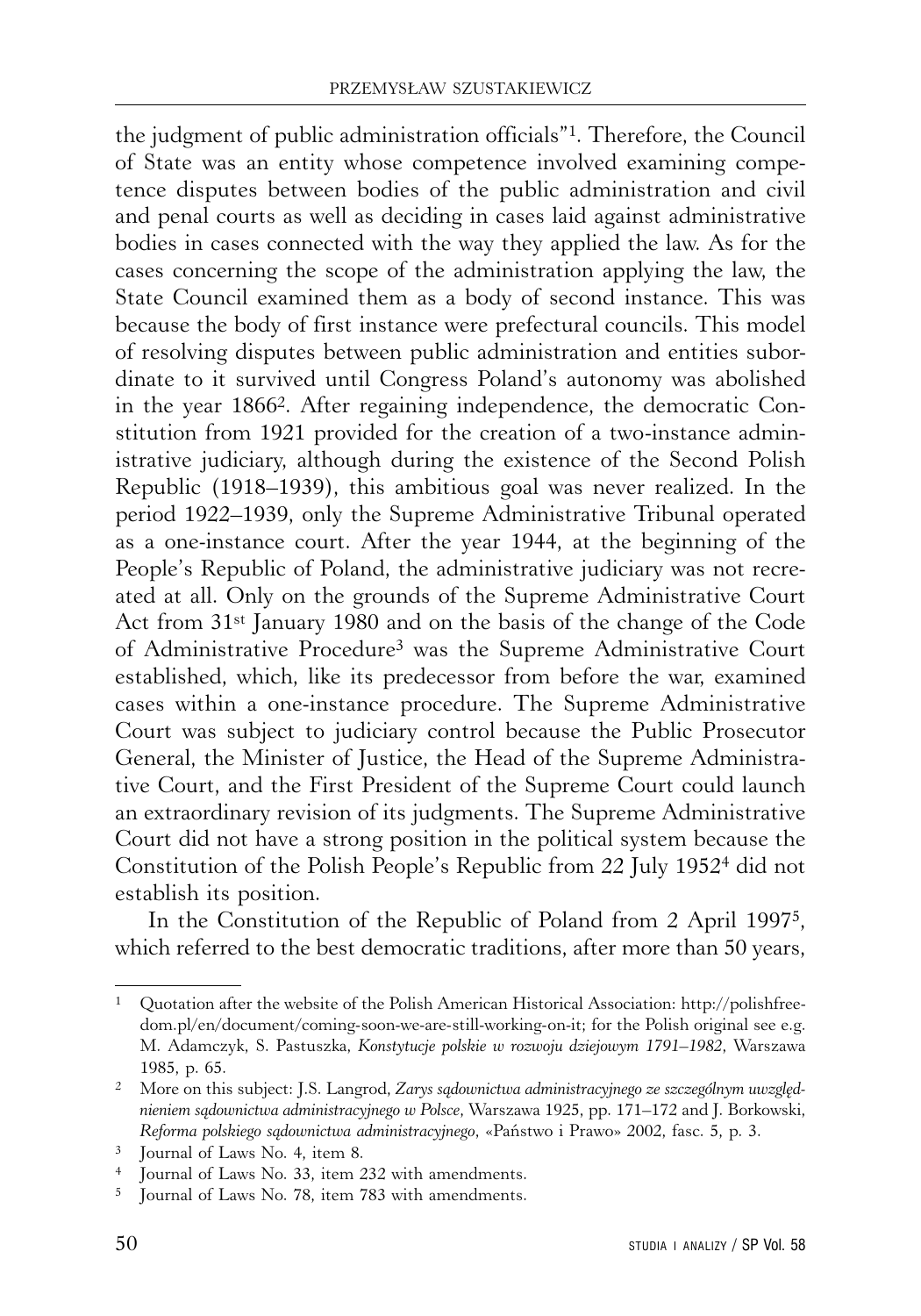the position of administrative judiciary in Poland was established again. Article 175 § 1 of the Constitution of the Republic of Poland directly indicates administrative courts as a type of state authority that, alongside the Supreme Court, common and military courts, is responsible for administering justice. Therefore, the legislator decided that only the courts enlisted in the above-mentioned rule of the Constitution of the Republic of Poland were entitled to administer justice; at the same time, "the catalogue of courts in the Constitution is purely enumerative and it excludes the possibility of creating, in statutes, new kinds of courts (in the understanding of the Constitution), not included as one of the categories enlisted in the discussed rule"6. Thus, the democratic Constitution of the Republic of Poland from 1997 precisely lists administrative courts among the subjects exclusively entitled to administer justice in Poland. The jurisdiction of administrative courts is established in Article 184 of the Constitution of the Republic of Poland, according to which "The Supreme Administrative Court and other administrative courts shall exercise, to the extent specified by statute, control over the performance of public administration. Such control shall also extend to decisions on the conformity to the laws of resolutions of bodies of local government and normative acts of territorial bodies of government administration".

The above-mentioned Article 184 of the Constitution of the Republic of Poland is of fundamental significance for distinguishing the competences of common courts and administrative courts. It is even sometimes stated that this rule determines that, "the Constitution reserves the control of public administration for administrative courts and thus excludes the jurisdiction of common courts in this scope"7. Therefore, the legislator determined the scope within which justice is administered only and exclusively by administrative courts. It can be even said that Article 184 of the Constitution of the Republic of Poland formulated the presumption on the competence of the jurisdiction of administrative courts in cases where the correctness of public administration functioning was examined. Indeed, the Constitution provision positively established the jurisdiction of administrative courts, namely by determining

<sup>6</sup> B. Naleziński, [in:] P. Tuleja (ed.), *Konstytucja Rzeczypospolitej Polskiej. Komentarz*, Warszawa 2019, p. 527.

<sup>7</sup> R. Hauser, *Konstytucyjny model polskiego sadownictwa administracyjnego*, [in:] J. Stelmasiak, J. Niczyporuk, S. Fundowicz (ed.), *Polski model sądownictwa administracyjnego*, Lublin 2003, p. 145.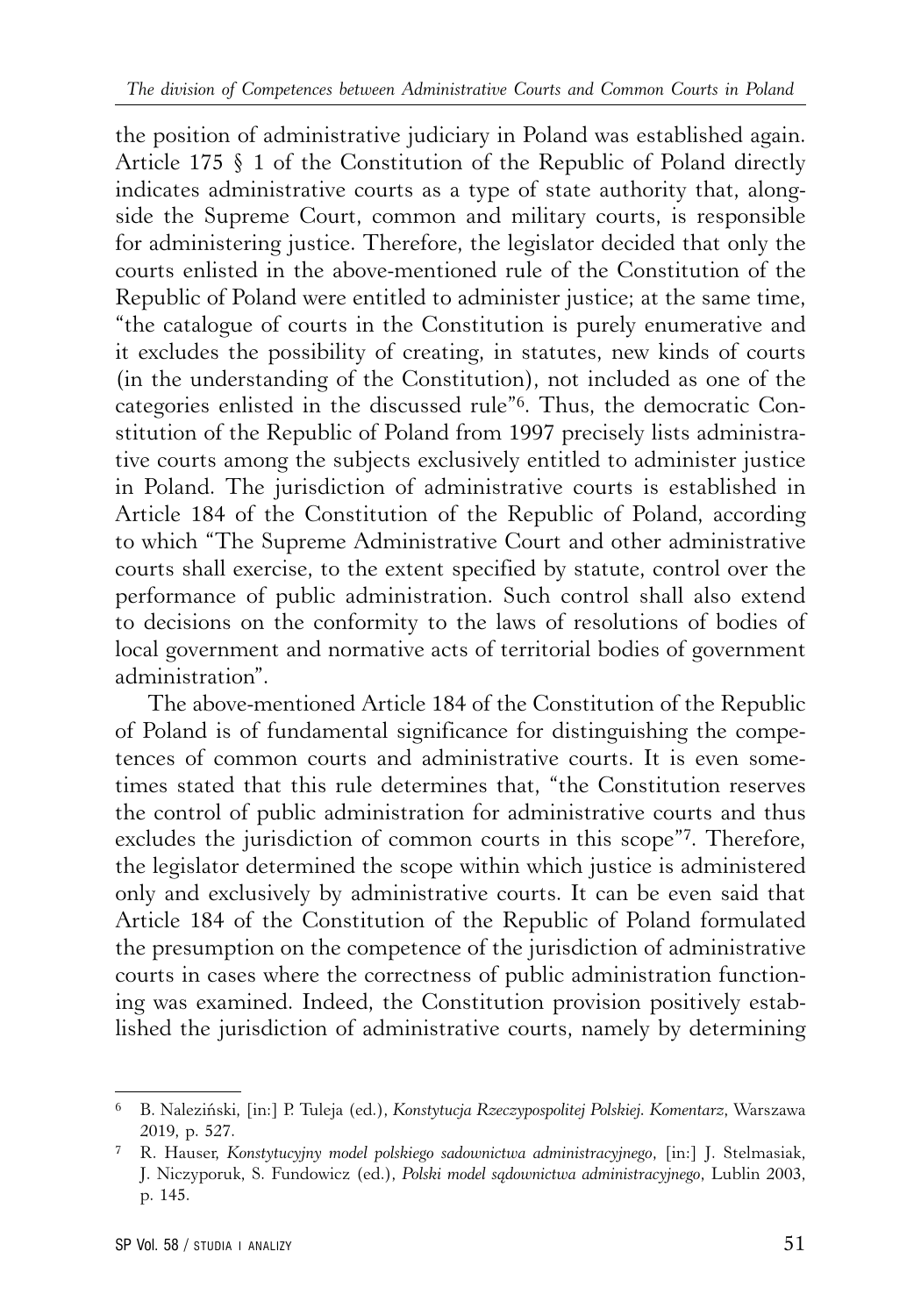the subjective scope and the objective scope of cases whose examination is included in the jurisdiction of this type of courts.

The subjective scope of the competence of administrative courts is determined by the notion of 'public administration'. It involves all entities that execute, in an authoritative way, actions associated with the functioning of state administration towards the entities not included in public administration. The definition of a public administration body can be found in Article 5 § 2 item 3 of the law from 14 June 1960, "Code of Administrative Procedure"8, according to which public administration bodies are understood as ministers, central bodies of government administration, voivodes, other local bodies of government administration (both integrated and non-integrated) acting on their behalf or on their own behalf, bodies of local self-government units as well as bodies and other entities of states and entities that are not state entities in case when, by virtue of law or in accordance with agreements, they are appointed to settle administrative cases. The Code of Administrative Procedure is therefore an open collection of entities fulfilling tasks within the scope of public administration as, "this rule adopts a broad understanding of bodies, including public administration bodies in the constitutional approach, by means of which the state executes administrative authority and whose main task is to realize this authority, as well as bodies of other entities, not belonging to this system, which fulfill functions appointed to public administration additionally, alongside their primary function"9. The notion of a public administration body, or, to put it more comprehensively, of public administration as such, is therefore broader than it is commonly understood. Indeed, it is commonly associated exclusively with the government or self-government administration. Instead it involves all the entities that, regardless of their organizational structure or ownership structure, act in an authoritative way towards the entities that are not included in 'public administration'. Thus, the entities included in 'public administration' constitute an open set, which is rather blurred. Besides government and self-government administration, it also includes state entities, which, as a rule, do not execute actions from the scope of public administration<sup>10</sup>, as well as professional self-

 <sup>8</sup> Journal of Laws 2018, item 2096 with amendments; later, the Code of Administrative Pro-

cedure. 9 K. Klownowski, [in:] H. Knysiak-Sudyka (ed.), *Kodeks postępowania administracyjnego. Komentarz*, Warszawa 2019.

<sup>10</sup> E.g. the Presidents of the Courts who issue administrative decisions in cases from the field of public administration (more on this subject in P. Szustakiewicz, *Praktyka udzielenia infor-*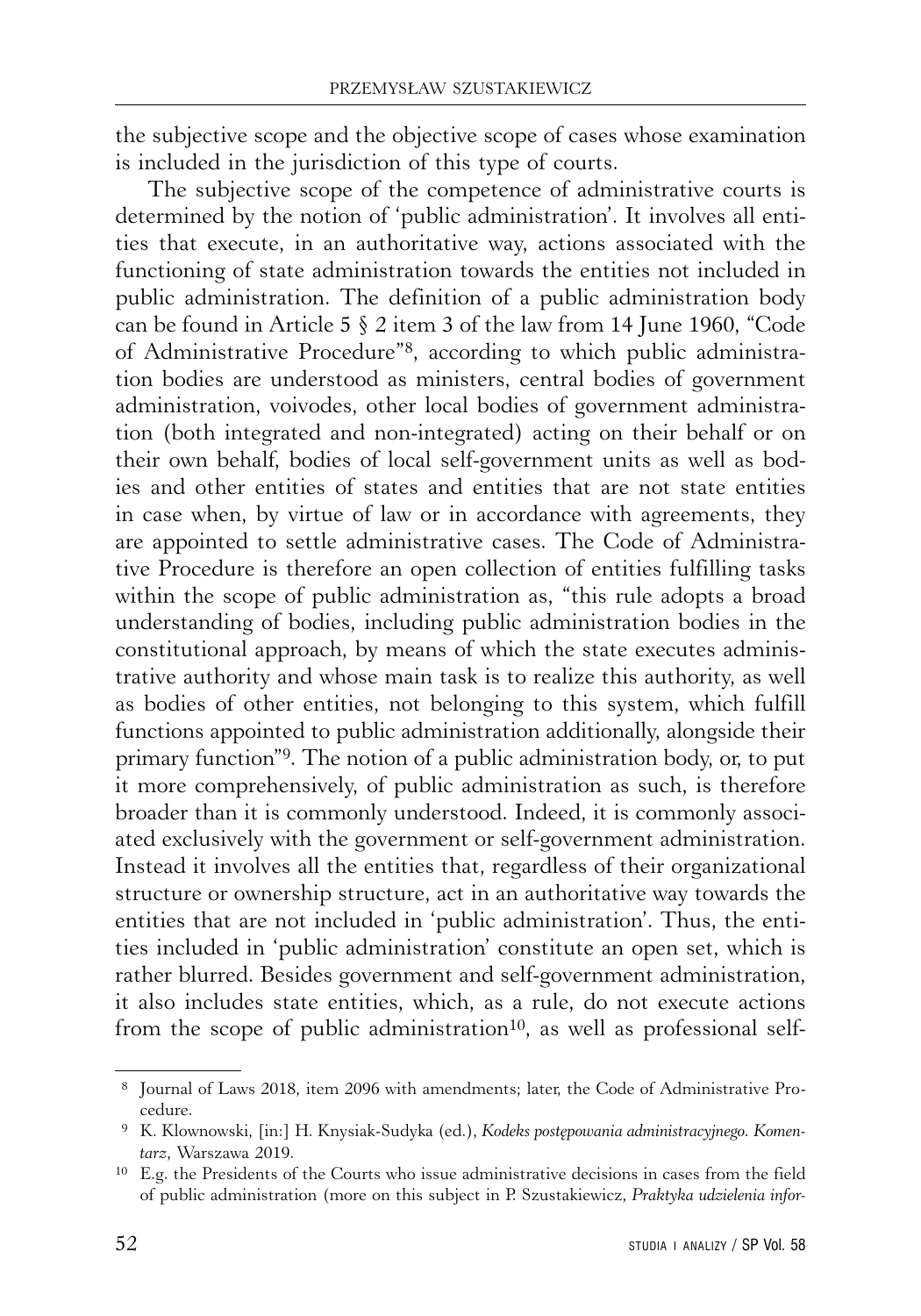government bodies, social administration bodies, foundations, and even enterprises<sup>11</sup>. As a result, "the scope of the general competence is open and assigning it is not determined by the legal character of the entity, but it can be assigned in accordance with a legal rule or with a concluded agreement concerning the competence of taking decisions in individual cases by means of an administrative decision"12.

The competence of administrative courts involves the 'control' of public administration. In colloquial language, the notion of control means, "checking something, examining, comparing the actual state of affairs with the required state of affairs, as well as determining any possible deviation"13. Therefore, control consists of two elements: determining the desired state of affairs and checking the object of control from the point of view of whether it meets the desired parameters. The notion is similarly conceived in the administrative law doctrine14; it is indicated that the, "function of control appears to be a sequence of actions like recognizing (determining) the existing state of affairs – its judgment – diagnosis of the causes (sources) of the irregularities – giving directions aiming at removing the irregularities and preventing the occurrence thereof in the future (recommendations of current corrective measures and formulating proposals for future)15. Thus, the controlling actions follow a certain dynamics moving from determining the desired state of affairs to presenting the controlled subject with the causes of the irregularities and the actions that should lead to removing the irregularities and to preventing the occurrence thereof in the future. At the same time, control does not involve functions of an authoritative character, within which the controlling entity, by intervening in the functioning of the controlled one, executes certain actions that aim to restore the state of affairs conforming with the accepted model of proceeding. This model of control was adopted during the work to create a two-instance

*macji przez sądy na podstawie ustawy z dnia 6 września 2001 r. o dostępie do informacji publicznej, w świetle orzecznictwa sądów administracyjnych*, «Wojskowy Przegląd Prawniczy» 2017, No. 4, pp. 76–96.

<sup>11</sup> Cf. the Supreme Administrative Court decision from 29 October 2013 file reference number I OSK 1213/16 concerning the obligation of the private power company CBOSA to make public information accessible.

<sup>12</sup> B. Adamiak, [in:] B. Adamiak, J. Borkowski, A. Skoczylas, P*rawo procesowe administracyjne Tom 9*, Warszawa 2010, p. 102.

<sup>13</sup> S. Dubisz (ed.), *Wielki Słownik Języka Polskiego*, Warszawa 2018, p. 449.

<sup>14</sup> Cf. E. Komorowski, [in:] M. Chmaj (ed.), *Prawo administracyjne. Cześć ogólna*, Warszawa 2003, p. 84 and A Wiktorowska, [in:] M. Wierzbowski (ed.), *Prawo administracyjne*, Warszawa 2006, p. 91.

<sup>15</sup> J. Jagielski, *Kontrola administracji publicznej*, Warszawa 2005, p. 15.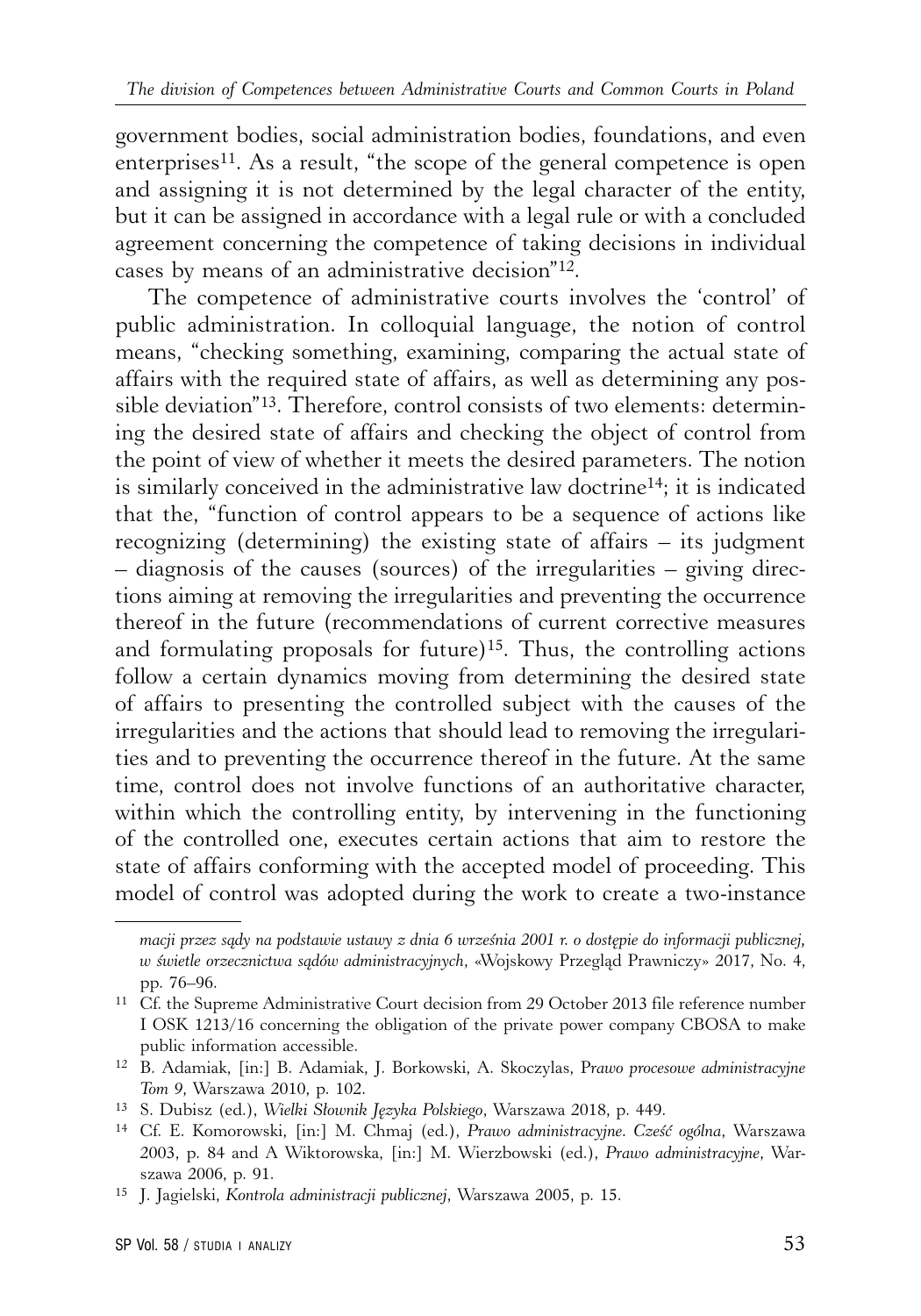administrative judiciary in the years 2000–2002. It was then argued that, "in a situation when the control of the functioning of public administration is executed by administrative courts, the case whose subject is connected with the activity of a given body of public administration, the proceedings of the case still depend on that given body." The task of the administrative court consists of controlling (evaluating) this activity. The court, as a result of pursuing the action (omission) taken against the body, does not accept the case for final proceedings, but it is only obliged to control (evaluate) the activity of the body. For this reason, the administrative court, as a rule, is not entitled to replace a public administration body and issue a final decision concerning the case"16. Administrative courts are obliged to control the authoritative decisions of administrative bodies, as according to Article 3 § 1 of the law from 30 August 2002, "Law On Proceedings Before Administrative Courts"17, administrative courts execute control over the functioning of public administration and they apply the means determined in the law. In this law, a general competence premise was determined, which allows administrative courts to control those actions of public administration that have an authoritative character18. Therefore, they are not entitled to control those actions of administration in connection to which it acts like any other participant of legal transactions, e.g. as a party of a civil-law contract or an employment contract. The scope of control of administrative courts was determined in Article 3 § 2 of the Law On Proceedings Before Administrative Courts, in accordance with which the control of public administration executed by voivodship administrative courts and Supreme Administrative Court involves taking decisions in cases of complaints against:

- 1) administrative decisions;
- 2) rulings issued in the course of administrative proceedings which can be objects of complaint: either those finishing the proceedings or those deciding about the subject matter of the case;
- 3) decisions issued in enforcement proceedings and proceedings to secure a claim, which can be objects of complaints, excluding the creditor's decisions about the inadmissibility of the lodged claim

<sup>16</sup> R. Hauser, A. Kabat, *Właściwość sądów administracyjnych*, «Ruch Prawniczy, Ekonomiczny i Socjologiczny», 2004, fasc. 2 p. 26.

<sup>17</sup> Journal of Laws 2019, item 2325, later, the Law On Proceedings Before Administrative Courts, transl. by Albert Pol, Naczelny Sąd Administracyjny 2017, 3rd edition, Warszawa 2017.

<sup>18</sup> Cf. J.P. Tarno, *Prawo o postępowaniu przed sądami administracyjnymi. Komentarz*, Warszawa 2006, p. 24.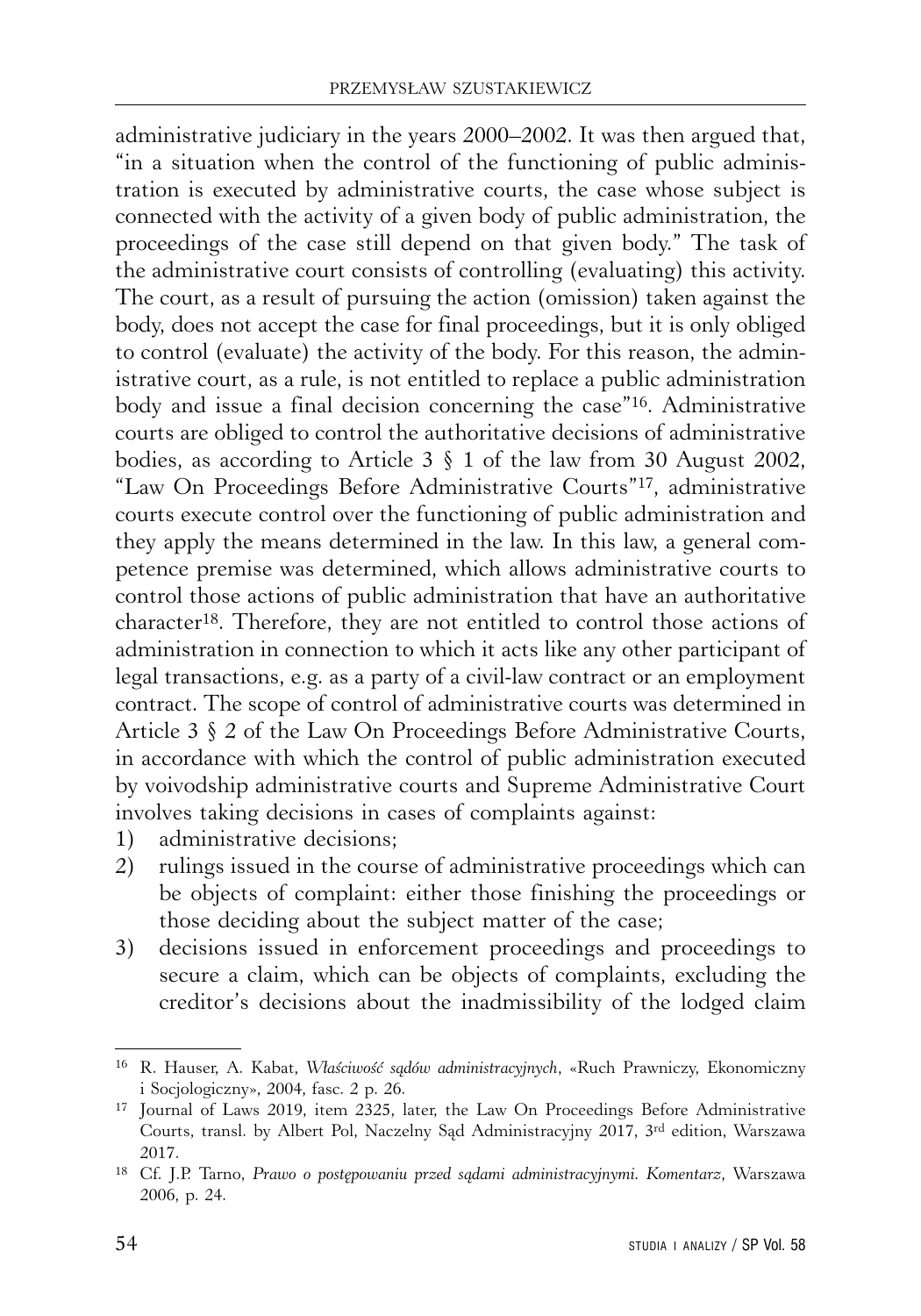as well as the decisions whose object is the creditor's standpoint in connection with the lodged claim.

- 4) acts and activities from the scope of public administration concerning the rights or obligations following the legal regulations other than those determined in items 1–3, with the exclusion of acts or activities undertaken within the administrative proceedings determined in the Code of Administrative Procedure, determined in parts IV, V and VI of the law from 29 August 1997 Tax Ordinance<sup>19</sup>, proceedings mentioned in part V in the 1st Chapter of the National Fiscal Administration Act from 16 November 201620, as well as the proceedings to which the regulations of the appointed laws apply;
- 5) written interpretations of tax law regulations issued in individual cases, opinions to secure a claim and refusals to issue opinions to secure a claim;
- 6) local law acts issued by bodies of self-government units and by local bodies of government administration;
- 7) acts issued by bodies of local self-government units and their associations, other than those determined in item 5, issued in cases from the scope of public administration;
- 8) acts of supervision over the functioning of bodies of self-government units;
- 9) inactivity or prolixity in proceedings in situations determined in items 1–4 or prolixity in proceedings;
- 10) inactivity or prolixity of proceedings in cases concerning acts or public administration actions from the scope of public administration concerning rights or obligations following from the legal regulations undertaken within administrative proceedings determined in the law from 14 June 1960 "Code of Administrative Procedure", as well as proceedings determined in parts IV, V and VI of the law from 29 August 1997 "Tax Ordinance", and proceedings to which the regulations of the respective laws apply, but other than those determined in items 1–3;
- 11) objections concerning decisions issued in accordance with Article 138 § 2 of the Code of Administrative Procedure.

A detailed catalogue of cases subject to cognition of administrative courts indicates that the legislator intended to determine the competences of administrative courts in the broadest possible way so that there

<sup>19</sup> Journal of Laws 2019, item 900 with amendments.

<sup>20</sup> Journal of Laws 2019, item 768 with amendments.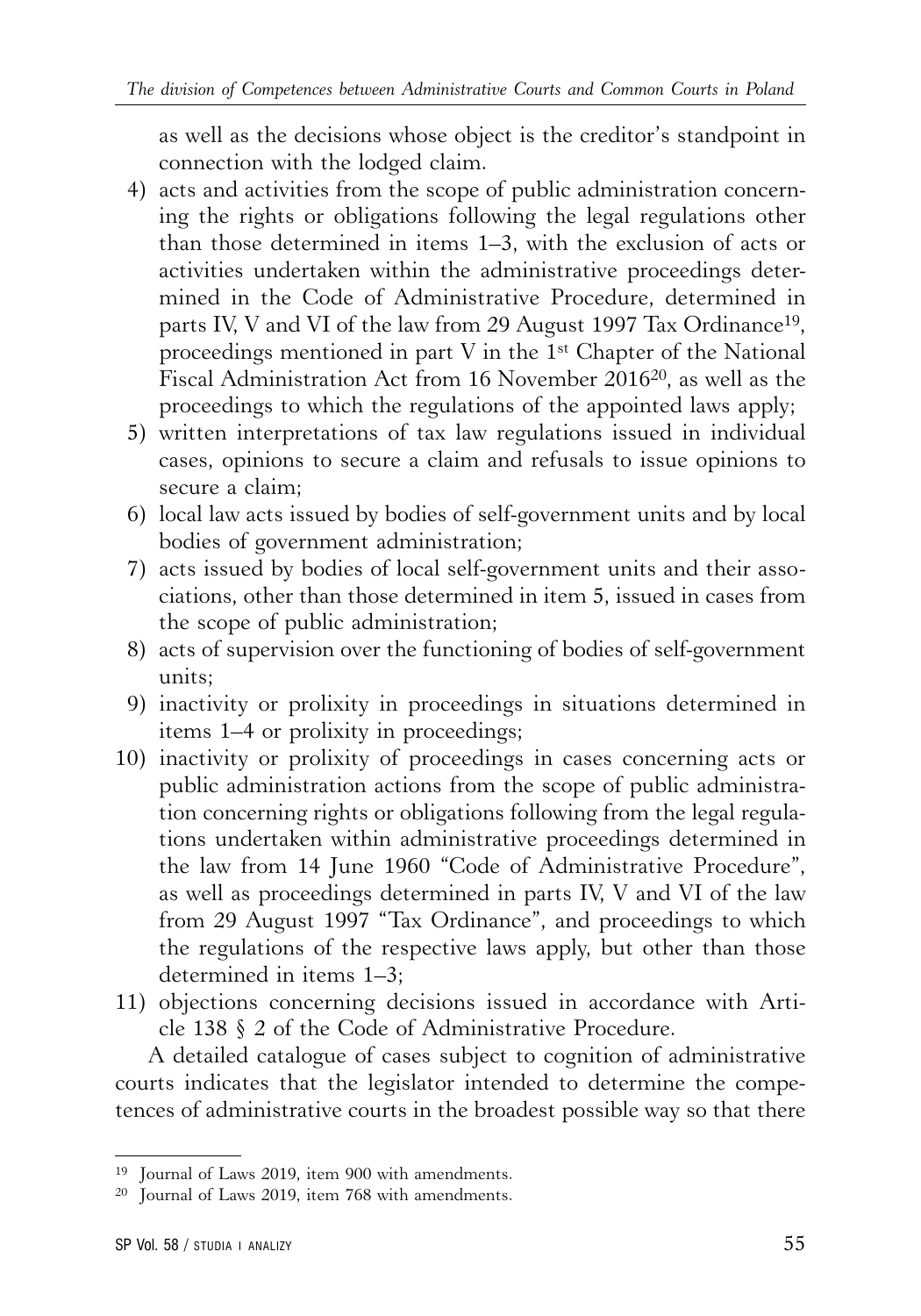could be no doubts that each authoritative action of a public administration body towards an entity not being part of public administration is subject to judicial control.

It should be noticed, however, that in the contemporary Polish legal system, there are two solutions that appear to question the presumption of cognition of the administrative court from Article 184 of the Constitution.

First, there is a number of legal solutions subjecting administrative acts (including administrative decisions) to the cognition of common courts. They include cases concerning social insurance, in which the decisions of pension and disability pension bodies (the Social Insurance Institution, ZUS, or the Agricultural Social Insurance Fund, KRUS) to grant or to refuse to grant a benefit are subject to control which is part of common judiciary – social insurance courts. Another kind of such cases are issues connected with the remuneration of prison service officers. In accordance with Article 220 of the Prison Service Act from 9 April 201021, cases from the scope of labour based relationship of prison guards concerning, "above all financial issues, that is those connected with the remuneration of officers, taking advantage of parental privileges, the working time as well as issuing the certificate of service and the evaluation report, after following the whole official procedure"22 are subject to the control of labour courts. In such situations a doubt arises whether the character of the division of cognition between administrative courts and common courts is not artificial, and whether the administrative court control could not possibly be replaced by common court control as it is the case in Anglo-Saxon countries. Nevertheless, it is indicated that, "the difference between public administration control executed by an administrative court and processing a case which results from the functioning of public administration is very clear. In a situation when the control of the functioning of administration is performed by an administrative court, it is significant that the proceedings of a case whose subject is connected with the functioning of a given public administration body does not cease to depend on that given body. The task of an administrative court consists of evaluating (controlling) this activity. It means that following a litigation of the acts (omission) of the body, the administrative court does not accept the administrative case for final

<sup>21</sup> Journal of Laws 2019, item 1427.

<sup>22</sup> R. Borek-Buchajczuk, [in:] M. Mauryk, M. Zoń (eds.), *Ustawa o Służbie Więziennej. Komentarz*, LEX 2013.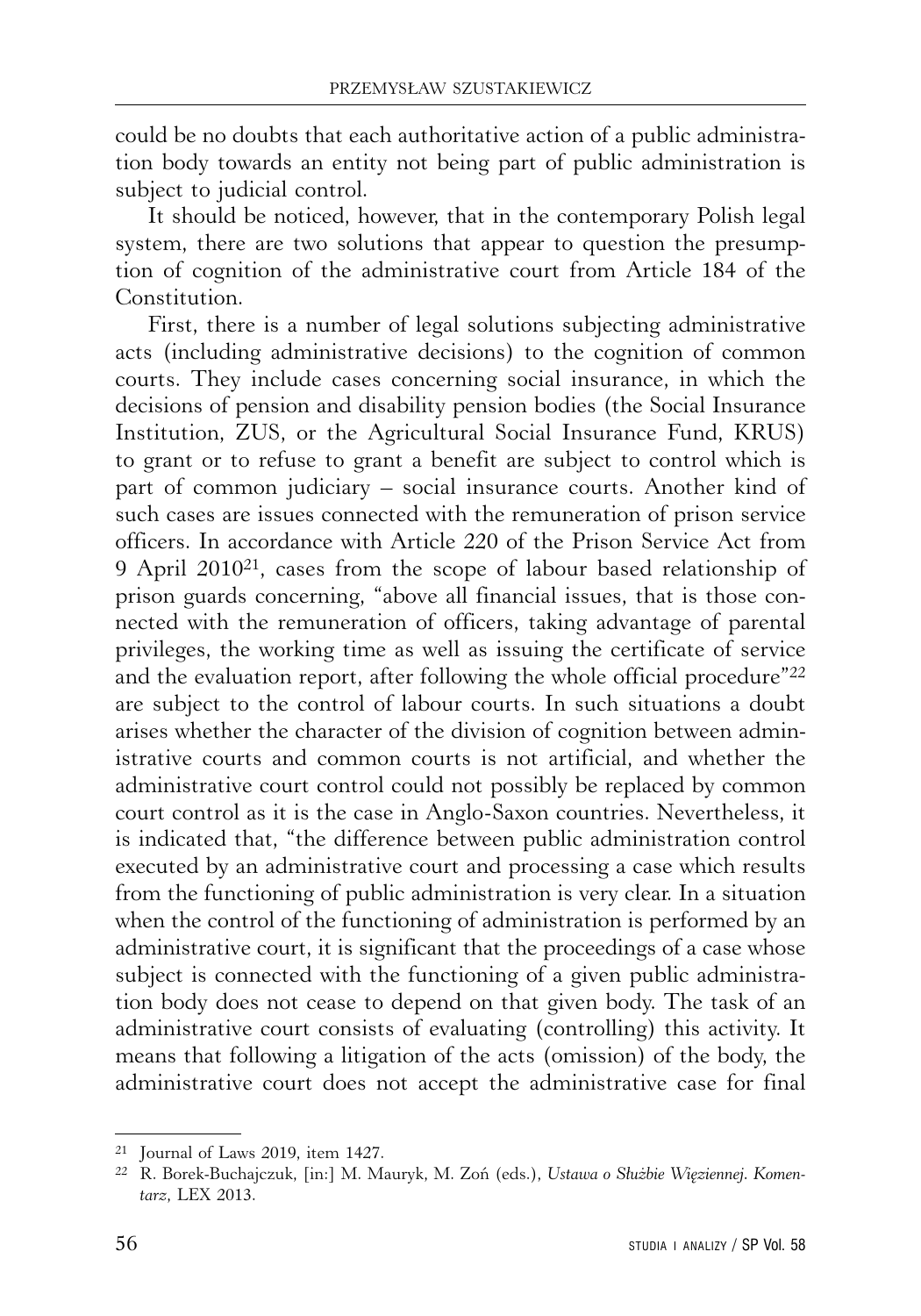proceedings"23. Essentially, the difference thus consists of the method of executing justice. Administrative courts only control the functioning of public administration bodies, but the case is still decided by the entities that, in accordance with Article 153 of the Law On Proceedings Before Administrative Courts, are supposed to follow the dispositions included in the justification of the judgment of the voivodship administrative court or the Supreme Administrative Court. If a public administration act is litigated to a common court, the case is taken over by that court for final proceedings. The common court judgment replaces an administrative act. Upon the reception of the common court judgment, the public administration body is obliged to only fulfill it and not to make a new decision in the case, following the guidelines included in the reasons of the sentence or of the decision.

Secondly, the law from 9 April 2015 on changing the Law On Proceedings Before Administrative Courts24, in Articles 145a and 149b § 1b of the Law On Proceedings Before Administrative Courts, allowed courts to issue a judgment, "stating the existence or the non-existence of the entitlement or the obligation, if the character of the case allows it, as well as the circumstances of its actual and legal state that do not raise justified doubts." The proposition above is consistent with the general tendency in European legal systems of administrative courts to take over the substantive adjudication in the case"25. The solution above is facultative and it is required to meet a number of conditions, e.g. according to Article 145a, § 3 of the Law On Proceedings Before Administrative Courts, a substantive adjudication can be issued only if four prerequisites are fulfilled at the same time: 1) on the basis of Article 145a § 1 of the Law On Proceedings Before Administrative Courts a sentence was issued obliging the body to proceed the case in a given way, 2) the body did not issue the decision or the ruling or else there is no basis for issuing a substantive adjudication. It should be added that the new decision or ruling should be issued in accordance with the binding ruling. Therefore, if the content of the newly issued act is not identical with the binding ruling (even if the former was issued within the time fixed by the court), it should be assumed that the body acted as if it

<sup>23</sup> R. Hauser, *Rozstrzyganie sporów o właściwość między sądami administracyjnymi a powszechnymi*, [in:] M. Błachucki, T. Górzyńska (ed.), *Aktualne problemy rozgraniczenia właściwości sądów administracyjnych i powszechnych*, Warszawa 2011, p. 36.

<sup>24</sup> Journal of Laws 2015, item 658.

<sup>25</sup> *Uzasadnienie do projektu ustawy o zmianie ustawy – Prawo o postępowaniu przed sądami administracyjnymi*, Druk Sejmowy Nr 1633 and 2538/VII Kadencja, p. 19.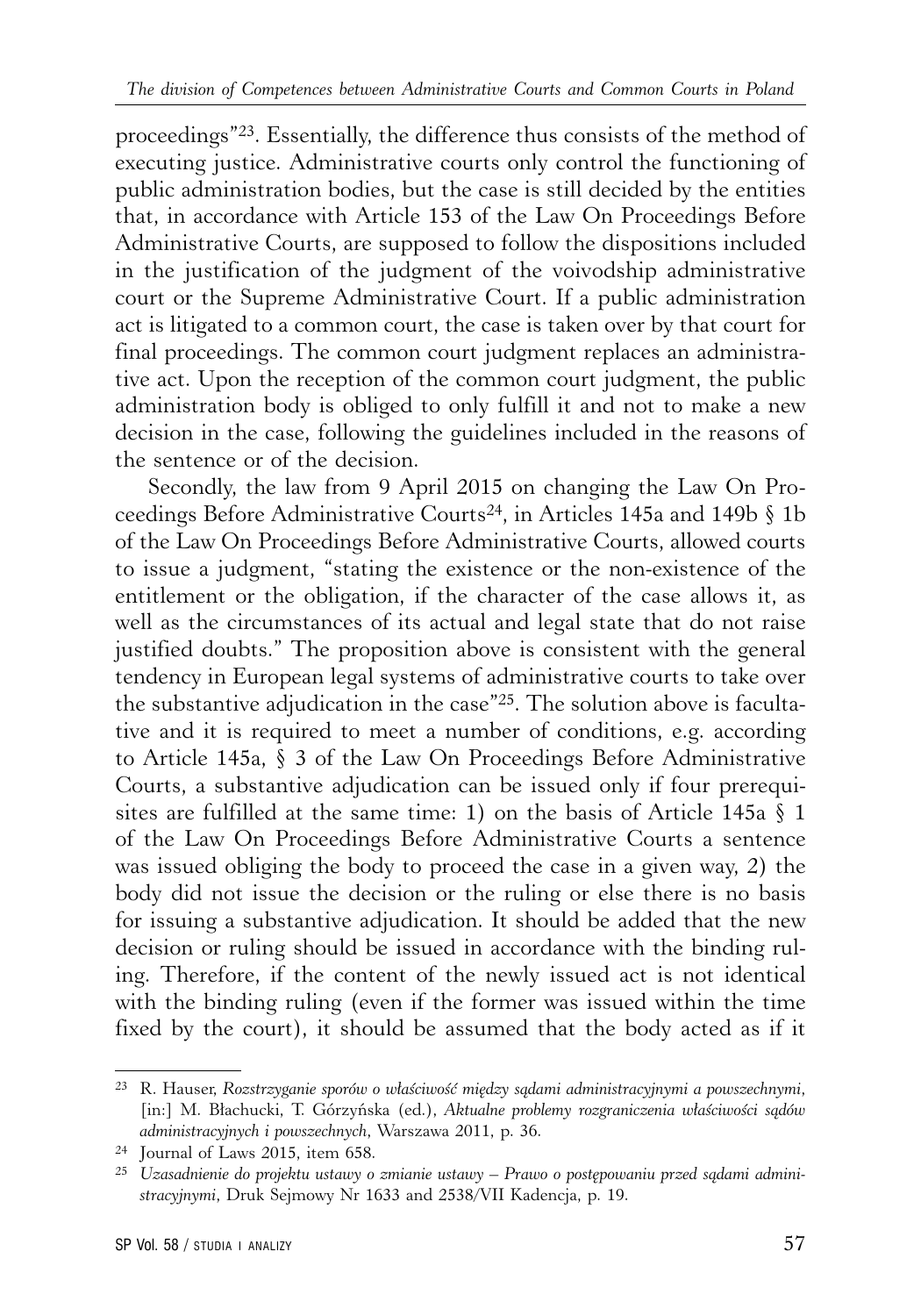did not issue the act, 3) a party lodged an appeal demanding the issuing of a judgment stating the existence or the non-existence of the right or the obligation and thus the substantive adjudication cannot be issued ex officio, 4) the circumstances of the case allow to issue a sentence, e.g. the evidence in the case files presents the actual state in a way that does not raise doubts.

The character of the substantive adjudication made by an administrative court is therefore exceptional, and yet the principle is cassation judgment that consists of the control of the act or omission by a public administration body, and not in examining the case by an administrative court instead of the body.

It thus appears that both the questions of the judgments of common courts in administrative cases and the right of the administrative court to issue substantive adjudications that replaces the administrative act are certain exceptions that do not undermine the model of cognition of administrative courts resulting from Article 184 of the Constitution of the Republic of Poland. Within this scope, it does not appear to result in the necessity to re-evaluate or re-read the provisions of the Constitution of the Republic of Poland determining the judiciary of administrative courts26. As a rule, the judgments of administrative courts in cases they do not proceed have the character of control; the courts do not handle administrative cases, but they evaluate the actions of administrative bodies from the perspective of their consistency with the law. As an exception, only in the situation when the legal state does not raise any doubts, an administrative body, despite a legally binding judgment of an administrative court, does not issue a relevant act or does not take action. In such cases, the administrative court makes the judgment in the administrative case by issuing a judgment replacing an administrative act. It appears that the presumption of competence of administrative courts determined in Article 184 of the Constitution of the Republic of Poland does not raise doubt, for it clearly determines the character of the cases subject to cognition of voivodship administrative courts and the Supreme Administrative Court, thus distinguishing them from the cases belonging to the competence of common courts.

 $26$  Such a solution is suggested by D. Gut, who claims that the control mentioned in Article 184 of the Constitution of the Republic of Poland can be interpreted in a way that would differ from the understanding of the notion to date – so as to admit administrative courts – instead of administration bodies – the competences to handle cases, cf. D. Gut, *Merytoryczne orzekanie polskich sądów administracyjnych w świetle Konstytucji* RP, [in:] W. Piątek (ed.), *Aktualne problemy sądowej kontroli administracji publicznej*, Warszawa 2019, pp. 11–26.